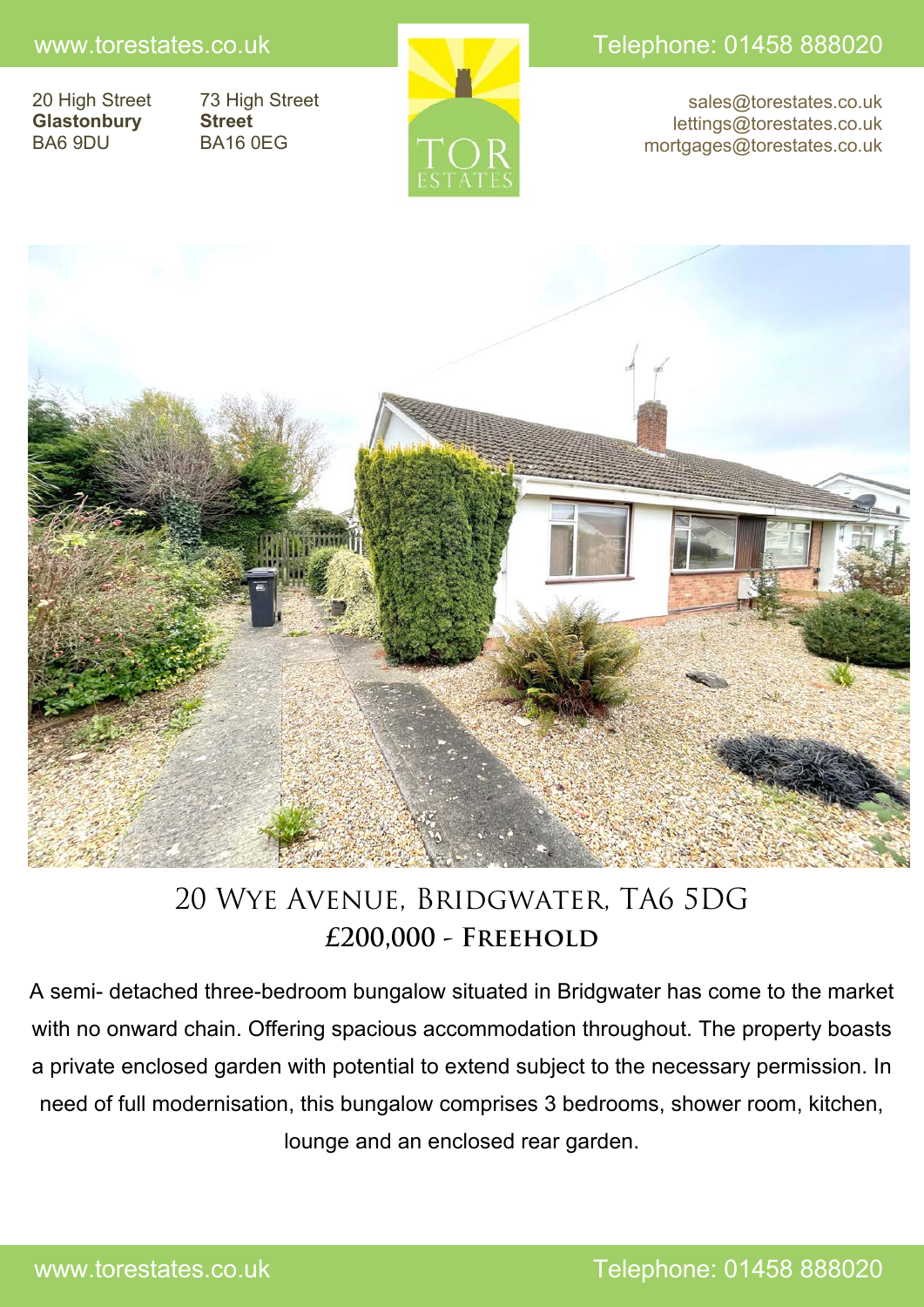# 20 Wye Avenue, Bridgwater, TA6 5DG

#### **ENTRANCE HALL**

Doors leading to kitchen, shower room, bedrooms one, two, three and living room.

#### **KITCHEN**

#### 10' 3" x 9' 1" (3.12m x 2.77m)

A range of wall, drawer and base units with laminate work surface over. Stainless steel sink with drainer. Tiling to splash prone areas. Room for a single oven. Space and plumbing for washing machine. UPVC window to side. Radiator. Cupboard housing a Worcester Bosch boiler. Wood effect laminate flooring. Door to Conservatory.



**CONSERVATORY** 8' 0" x 0' 14" (2.44m x 0.36m) Double glazed door leading on to rear garden.



#### **SHOWER ROOM**

Pedestal wash hand basin. Low level WC. Mira Shower. Shaver point. Non slip flooring. Radiator. UPVC double glazed obscured window to rear.

#### **LIVING ROOM**

14' 6" x 12' 11" (4.42m x 3.94m) Radiator. Electric fire. Wooden effect laminate flooring, UPVC Double glazed window.



**BEDROOM ONE** 14' 0" x 10' 9" (4.27m x 3.28m) Radiator. Laminate wood effect flooring, UPVC double glazed window to rear.



**BEDROOM TWO**  12' 3" x 8' 9" (3.73m x 2.67m) Radiator. Wood effect laminate flooring. UPVC double glazed window to front.



# Call us TODAY for a FREE, NO obligation consultation.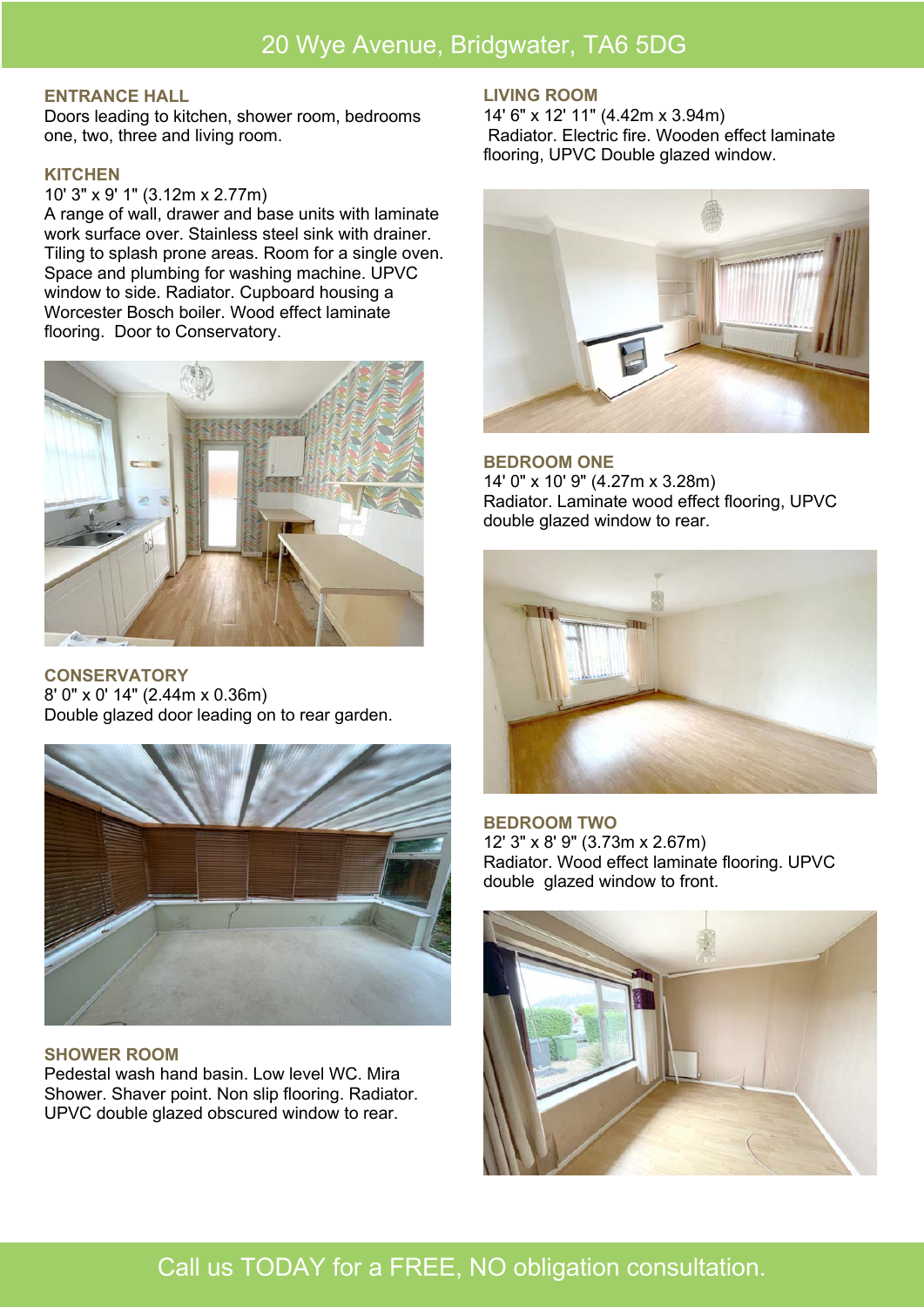# **BEDROOM THREE**

7' 2" x 8' 9" (2.18m x 2.67m) Radiator. Wood effect laminate flooring. UPVC double glazed window to side.

# **OUTSIDE**

# **REAR GARDEN**

Plants and shrubs, enclosed by a mixture of wooden fencing and hedging. Potential for a building plot. Off road parking via a driveway to the side of the property.



# **FRONT GARDEN**

The property is accessed via the front driveway with a pathway leading to the entrance at the side of the property. There is mixture of shingle, shrubs and bushes to the front.



#### **Amenities & Recreation**

Bridgewater town itself provides an excellent range of shopping leisure and financial amenities, as well as easy access to the M5 motorway at junction 23 and 24 with a mainline inter city railway station.

### **PROPERTY INFORMATION:**

| <b>TENURE:</b>              | Freehold                                                           |
|-----------------------------|--------------------------------------------------------------------|
| <b>SERVICES:</b>            | Mains gas connected, electric, drainage and water (metered)        |
| <b>LOCAL AUTHORITY:</b>     | Sedgemoor District Council. Tax Band C.                            |
| <b>VIEWING ARRANGEMENT:</b> | By appointment only through Tor Estates. Please call us to arrange |
|                             | a convenient appointment.                                          |
| <b>RENTAL VALUE:</b>        | Estimated at £750 pcm                                              |

# **MORTGAGE ADVICE**

Would you like to have advice from a fully qualified Mortgage Consultant with access to the whole market? Tor Finance will assess your needs and recommend the best mortgage product available to you. Please call us to arrange a free consultation.

**YOUR HOME MAY BE REPOSSESSED IF YOU DO NOT KEEP UP REPAYMENTS ON YOUR MORTGAGE PHONE: 01458 888020 – OPTION 3**